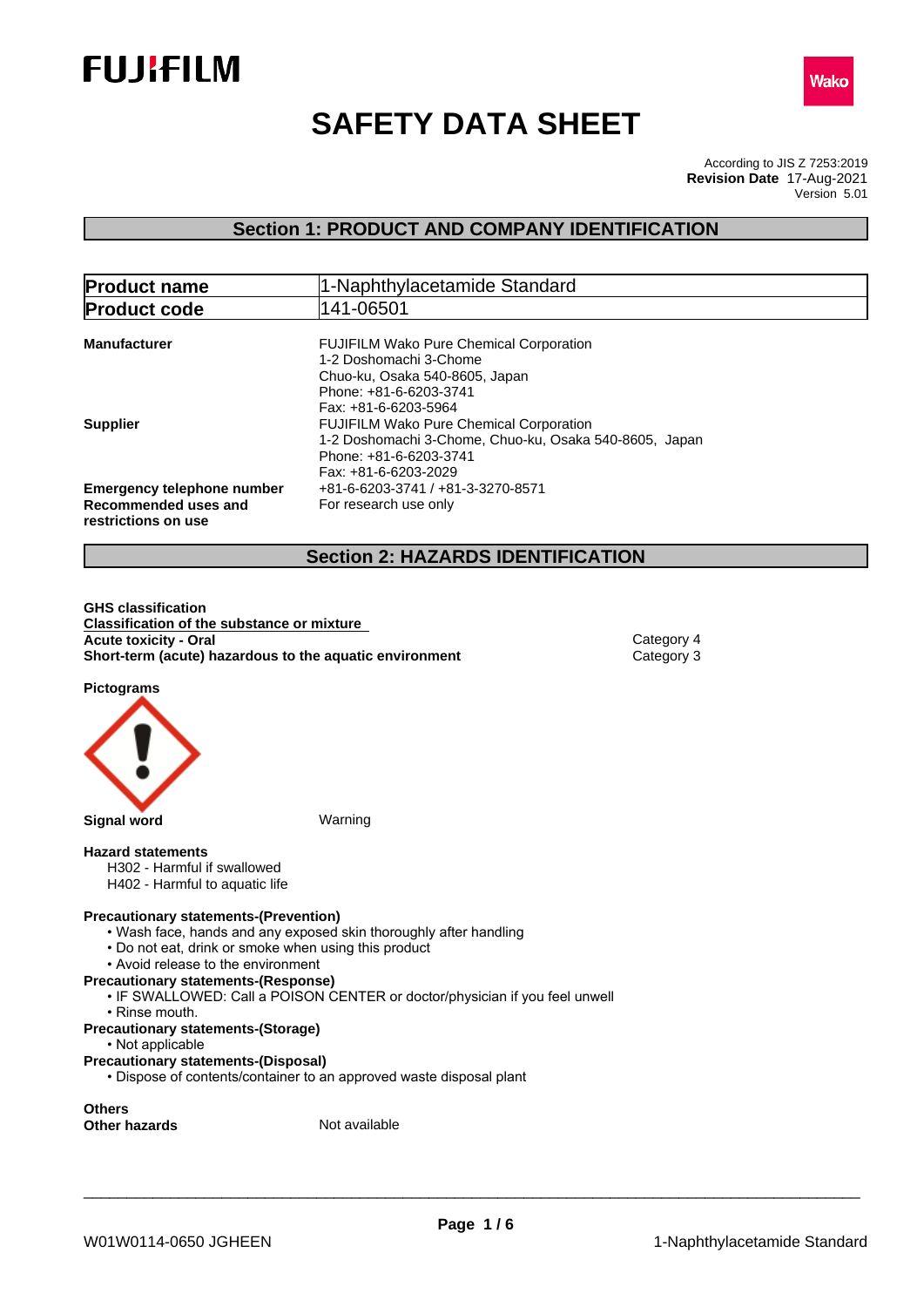# **Section 3: COMPOSITION/INFORMATION ON INGREDIENTS**

**Single Substance or Mixture** Substance

**Formula** C12H11NO

| Chemical Name      | <br>$\sim$ $\sim$<br>Weight-% | Molecular weight                    | <b>ENCS</b> | юш<br>N0<br>וחסו | <b>DN</b><br>^<br>uno<br>-- |
|--------------------|-------------------------------|-------------------------------------|-------------|------------------|-----------------------------|
| -Naphthylacetamide | -Q.P<br>JU.U                  | $\sim$<br>40 <sup>F</sup><br>100.ZZ | N/A         | N/A              | 86-86-                      |

**Impurities and/or Additives**: Not applicable

# **Section 4: FIRST AID MEASURES**

#### **Inhalation**

Remove to fresh air. If symptoms persist, call a physician.

#### **Skin contact**

Wash off immediately with soap and plenty of water. If symptoms persist, call a physician.

#### **Eye contact**

IF IN EYES: Rinse cautiously with water for several minutes. Remove contact lenses, if present and easy to do. Continue rinsing. Immediate medical attention is required.

#### **Ingestion**

Rinse mouth. Never give anything by mouth to an unconscious person. Call a physician or poison control center immediately. Do not induce vomiting without medical advice.

# **Protection of first-aiders**

Use personal protective equipment as required.

# **Section 5: FIRE FIGHTING MEASURES**

#### **Suitable extinguishing media**

Water spray (fog), Carbon dioxide (CO2), Foam, Extinguishing powder, Sand

### **Unsuitable extinguishing media**

No information available

### **Specific hazards arising from the chemical product**

Thermal decomposition can lead to release of irritating and toxic gases and vapors.

# **Special extinguishing method**

# No information available

# **Special protective actions for**

# **fire-fighters**

Use personal protective equipment as required.Firefighters should wear self-contained breathing apparatus and full firefighting turnout gear.

# **Section 6: ACCIDENTAL RELEASE MEASURES**

#### **Personal precautions, protective equipment and emergency procedures**

For indoor, provide adequate ventilation process until the end of working. Deny unnecessary entry other than the people involved by, for example, using a rope. While working, wear appropriate protective equipments to avoid adhering it on skin, or inhaling the gas. Work from windward, and retract the people downwind.

#### **Environmental precautions**

To be careful not discharged to the environment without being properly handled waste water contaminated.

### **Methods and materials for contaminent and methods and materials for cleaning up**

Sweep up and gather scattered particles, and collect it in an empty airtight container.

# **Recoverly, neutralization**

# No information available

# **Secondary disaster prevention measures**

Clean contaminated objects and areas thoroughly observing environmental regulations.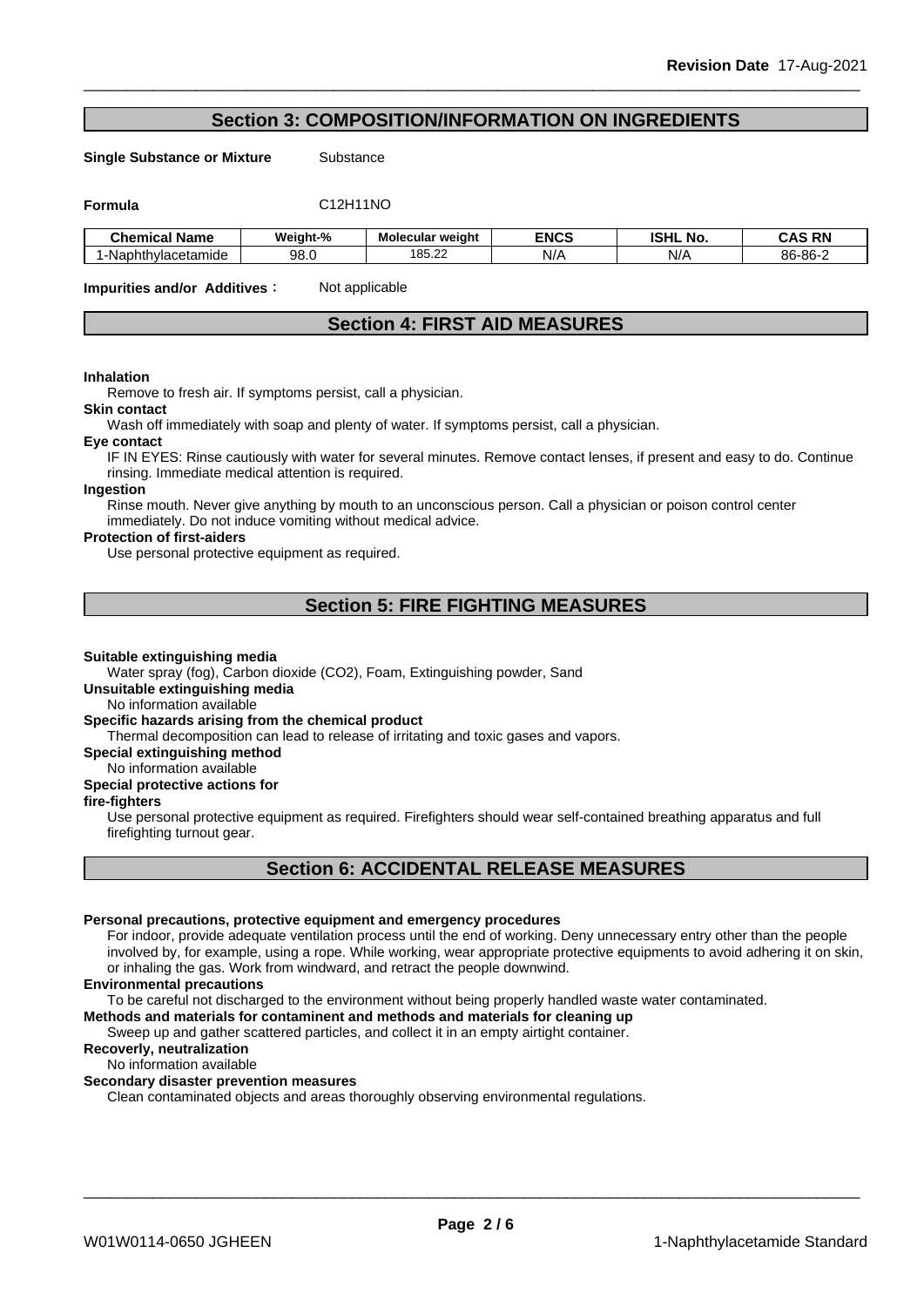# **Section 7: HANDLING AND STORAGE**

#### **Handling**

#### **Technical measures**

Avoid contact with strong oxidizing agents. Use with local exhaust ventilation.

#### **Precautions**

Do not rough handling containers, such as upsetting, falling, giving a shock, and dragging. Prevent leakage, overflow, and scattering. Not to generate steam and dust in vain. Seal the container after use. After handling, wash hands and face, and then gargle. In places other than those specified, should not be smoking or eating and drinking. Should not be brought contaminated protective equipment and gloves to rest stops. Deny unnecessary entry of non-emergency personnel to the handling area.

#### **Safety handling precautions**

Avoid contact with skin, eyes or clothing. Use personal protective equipment as required.

# **Storage**

**Safe storage conditions Safe packaging material** Glass<br>**ompatible substances** Strong oxidizing agents **Incompatible substances** 

**Storage conditions** Keep container protect from light tightly closed. Store in a cool (2-10 °C) place.

# **Section 8: EXPOSURE CONTROLS/PERSONAL PROTECTION**

#### **Engineering controls**

In case of indoor workplace, seal the source or use a local exhaust system. Provide the safety shower facility, and handand eye-wash facility. And display their position clearly.

**Exposure limits** This product, as supplied, does not contain any hazardous materials with occupational exposure limits established by the region specific regulatory bodies.

**Personal protective equipment Respiratory protection** Dust mask **Hand protection** Protection gloves Skin and body protection Long-sleeved work clothes **General hygiene considerations**

**Eye protection Eve protective eyeglasses or chemical safety goggles** 

Handle in accordance with good industrial hygiene and safety practice.

# **Section 9: PHYSICAL AND CHEMICAL PROPERTIES**

| <b>Form</b>                                            |                                                                |
|--------------------------------------------------------|----------------------------------------------------------------|
| Color                                                  | White - pale yellow                                            |
| Appearance                                             | crystalline powder - powder                                    |
| Odor                                                   | No data available                                              |
| Melting point/freezing point                           | 181-185 °C                                                     |
| Boiling point, initial boiling point and boiling range | No data available                                              |
| <b>Flammability</b>                                    | No data available                                              |
| <b>Evaporation rate:</b>                               | No data available                                              |
| Flammability (solid, gas):                             | No data available                                              |
| Upper/lower flammability or                            |                                                                |
| explosive limits                                       |                                                                |
| Upper:                                                 | No data available                                              |
| Lower:                                                 | No data available                                              |
| <b>Flash point</b>                                     | No data available                                              |
| <b>Auto-ignition temperature:</b>                      | No data available                                              |
| Decomposition temperature:                             | No data available                                              |
| рH                                                     | No data available                                              |
| Viscosity (coefficient of viscosity)                   | No data available                                              |
| <b>Dynamic viscosity</b>                               | No data available                                              |
| <b>Solubilities</b>                                    | Ethanol: soluble . water: practically insoluble, or insoluble. |
| n-Octanol/water partition coefficient: (log Pow)       | No data available                                              |
| Vapour pressure                                        | No data available                                              |
| Specific Gravity / Relative density                    | No data available                                              |
|                                                        |                                                                |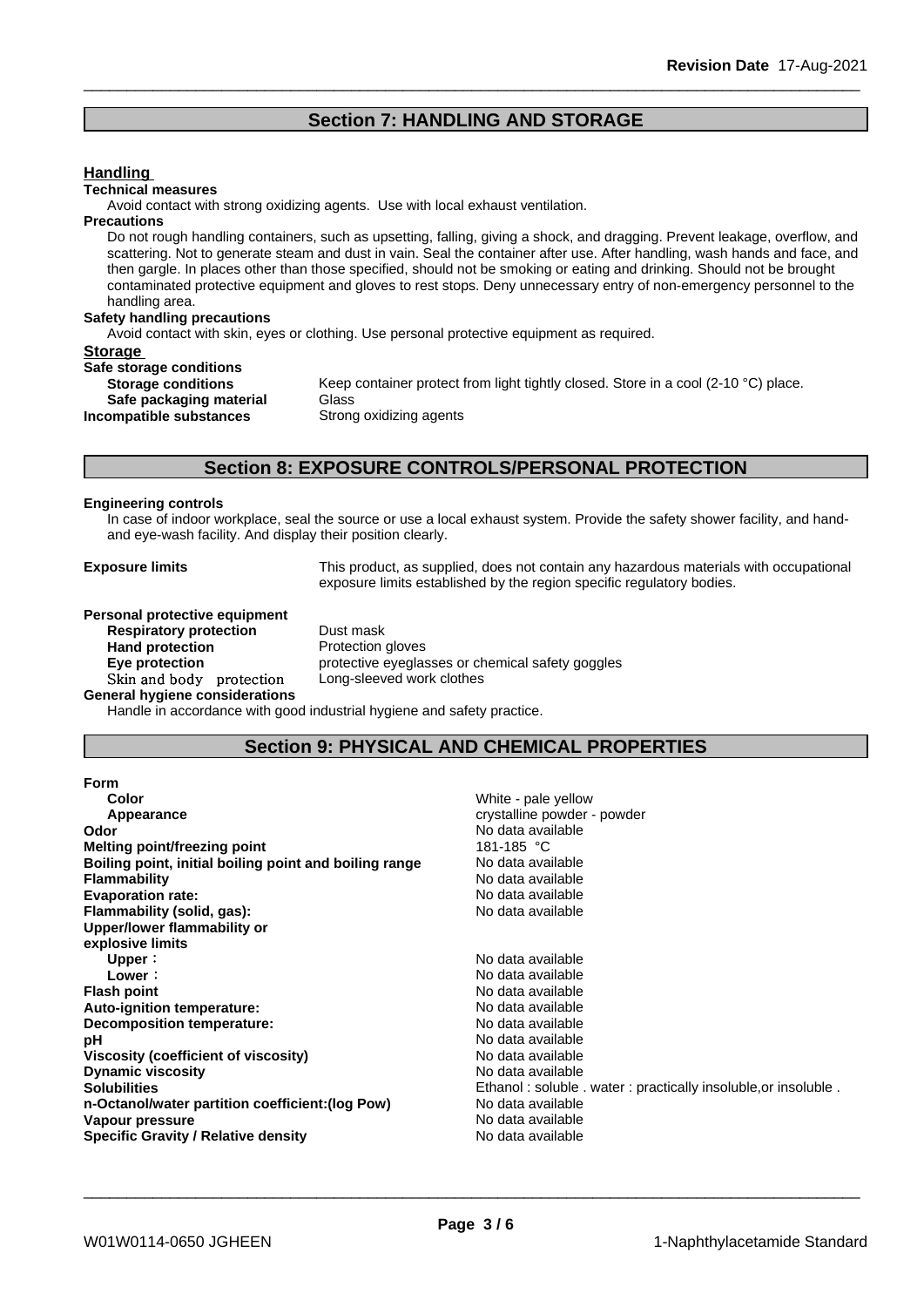**Vapour density**<br> **Particle characteristics**<br> **Particle characteristics Particle characteristics** 

# **Section 10: STABILITY AND REACTIVITY**

#### **Stability**

**Reactivity** No data available<br> **Chemical stability** May be altered by May be altered by light. **Hazardous reactions** None under normal processing **Conditions to avoid** Extremes of temperature and direct sunlight **Incompatible materials** Strong oxidizing agents **Hazardous decomposition products** Carbon monooxide (CO), Carbon dioxide (CO2), Nitrogen oxides (NOx)

# **Section 11: TOXICOLOGICAL INFORMATION**

| <b>Acute toxicity</b> |                   |                    |                                  |
|-----------------------|-------------------|--------------------|----------------------------------|
| <b>Chemical Name</b>  | Oral LD50         | <b>Dermal LD50</b> | <b>LC50</b><br><b>Inhalation</b> |
| !-Naphthylacetamide   | 1690 ma/ka<br>Rat | Rabbit<br>. g/kg   | N/A                              |

| <b>Skin irritation/corrosion</b>  | No data available |  |
|-----------------------------------|-------------------|--|
| Serious eye damage/ irritation    | No data available |  |
| Respiratory or skin sensitization | No data available |  |
| Reproductive cell mutagenicity    | No data available |  |
| Carcinogenicity                   | No data available |  |
| <b>Reproductive toxicity</b>      | No data available |  |
| <b>STOT-single exposure</b>       | No data available |  |
| <b>STOT-repeated exposure</b>     | No data available |  |
| <b>Aspiration hazard</b>          | No data available |  |
|                                   |                   |  |

# **Section 12: ECOLOGICAL INFORMATION**

| <b>Ecotoxicity</b>                                                                                                        | No information available                                                                                     |  |  |
|---------------------------------------------------------------------------------------------------------------------------|--------------------------------------------------------------------------------------------------------------|--|--|
| Other data                                                                                                                | No data available                                                                                            |  |  |
| Persistence and degradability<br><b>Bioaccumulative potential</b><br><b>Mobility in soil</b><br>Hazard to the ozone layer | No information available<br>No information available<br>No information available<br>No information available |  |  |

# **Section 13: DISPOSAL CONSIDERATIONS**

#### **Waste from residues**

Disposal should be in accordance with applicable regional, national and local laws and regulations.

# **Contaminated container and contaminated packaging**

Disposal should be in accordance with applicable regional, national and local laws and regulations.

# **Section 14: TRANSPORT INFORMATION**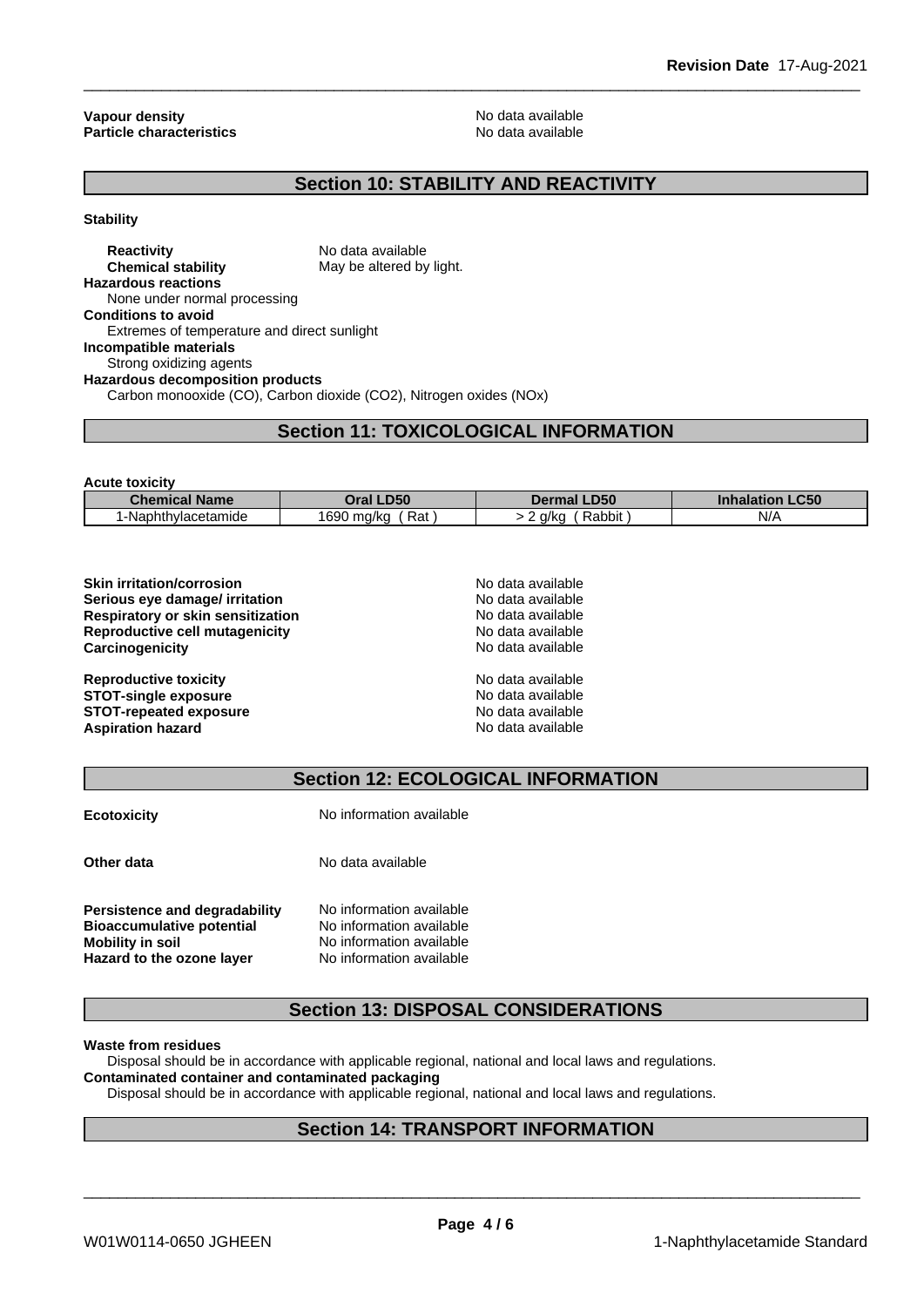| <b>ADR/RID</b>                                                 | Not regulated  |
|----------------------------------------------------------------|----------------|
| UN number                                                      |                |
| Proper shipping name:                                          |                |
| <b>UN classfication</b>                                        |                |
| <b>Subsidiary hazard class</b>                                 |                |
| Packing group                                                  |                |
| <b>Marine pollutant</b>                                        | Not applicable |
| <b>IMDG</b>                                                    | Not regulated  |
| UN number                                                      |                |
| Proper shipping name:                                          |                |
| <b>UN classfication</b>                                        |                |
| <b>Subsidiary hazard class</b>                                 |                |
| Packing group                                                  |                |
| <b>Marine pollutant (Sea)</b>                                  | Not applicable |
| <b>Transport in bulk according to</b> No information available |                |
| Annex II of MARPOL 73/78 and                                   |                |
| the IBC Code                                                   |                |
| <b>IATA</b>                                                    | Not regulated  |
| <b>UN number</b>                                               |                |
| Proper shipping name:<br>UN classfication                      |                |
| <b>Subsidiary hazard class</b>                                 |                |
| Packing group                                                  |                |
| <b>Environmentally Hazardous</b>                               | Not applicable |
| <b>Substance</b>                                               |                |

# **Section 15: REGULATORY INFORMATION**

| International Inventories<br><b>EINECS/ELINCS</b><br>TSCA | Listed<br>Listed |
|-----------------------------------------------------------|------------------|
| Japanese regulations                                      |                  |
| <b>Fire Service Act</b>                                   | Not applicable   |
| <b>Poisonous and Deleterious</b>                          | Not applicable   |
| <b>Substances Control Law</b>                             |                  |
| <b>Industrial Safety and Health Act Not applicable</b>    |                  |
| Regulations for the carriage                              | Not applicable   |
| and storage of dangerous                                  |                  |
| goods in ship                                             |                  |
| <b>Civil Aeronautics Law</b>                              | Not applicable   |
| <b>Pollutant Release and Transfer Not applicable</b>      |                  |
| <b>Register Law</b>                                       |                  |
| <b>Export Trade Control Order</b>                         | Not applicable   |
|                                                           |                  |

# **Section 16: OTHER INFORMATION**

| Key literature references and | NITE: National Institute of Technology and Evaluation (JAPAN)                   |  |
|-------------------------------|---------------------------------------------------------------------------------|--|
| sources for data etc.         | http://www.safe.nite.go.jp/japan/db.html                                        |  |
|                               | <b>IATA dangerous Goods Regulations</b>                                         |  |
|                               | RTECS: Registry of Toxic Effects of Chemical Substances                         |  |
|                               | Japan Industrial Safety and Health Association GHS Model SDS                    |  |
|                               | Dictionary of Synthetic Oraganic Chemistry, SSOCJ, Koudansha Scientific Co.Ltd. |  |
|                               | Chemical Dictionary, Kyouritsu Publishing Co., Ltd.                             |  |
|                               | etc                                                                             |  |

### **Disclaimer**

This SDS is according to JIS Z 7253: 2019. The information provided in this Safety Data Sheet is correct to the best of our knowledge, information and belief at the date of its publication. The information given is designed only as a guidance for safe handling, and is not to be considered a warranty or quality specification. The information relates only to the specific material designated and may not be valid for such material used in combination with any other materials or in any process, unless